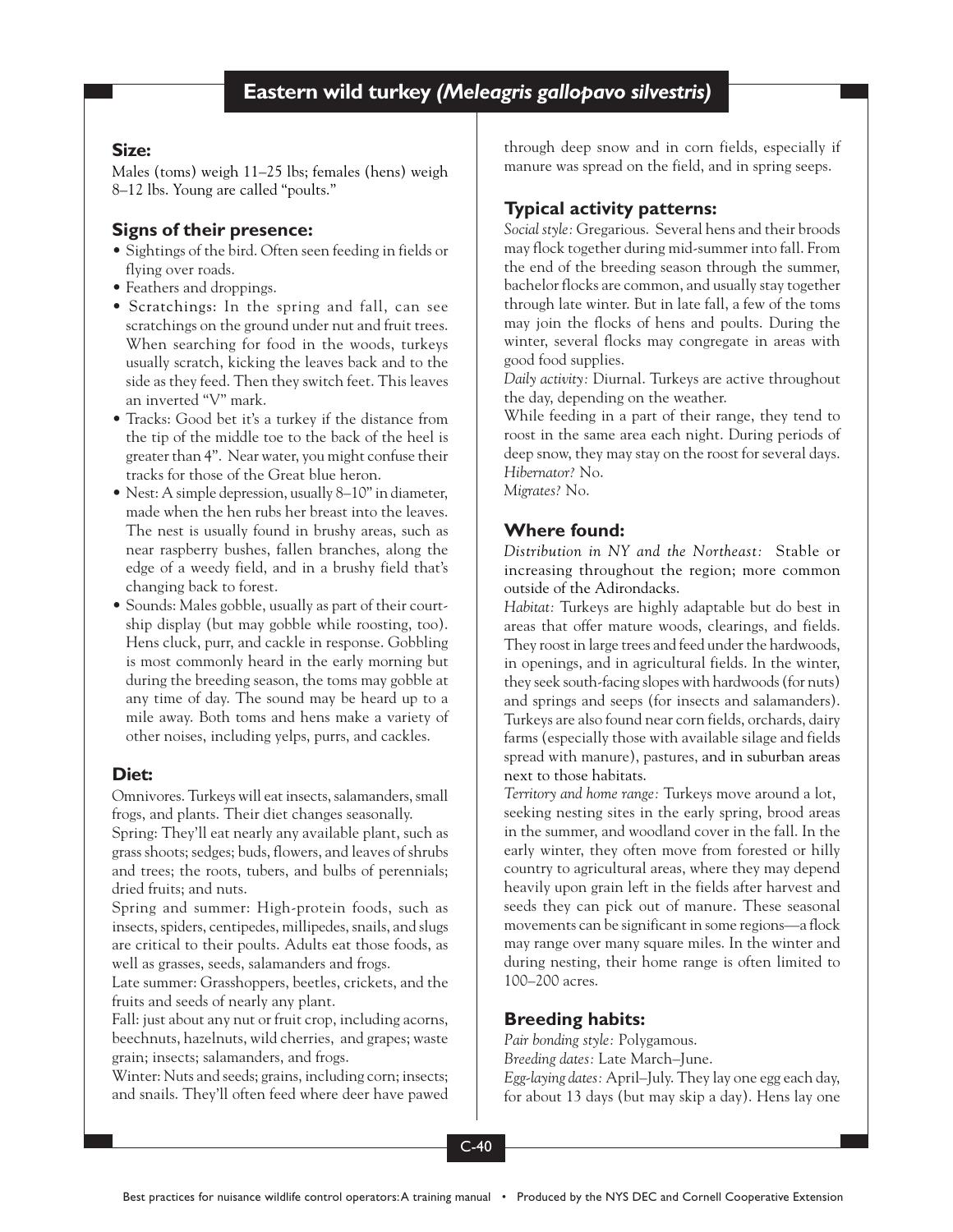#### **Wild turkeys**

clutch but will nest again if their eggs are destroyed. *Clutch size:* 8–15, usually 13.

*Eggs hatch:* About 28 days after the female begins incubating the eggs. The poults leave the nest right after hatching, to forage for insects with the hen, usually in a clearing or field. They can fly when they're about 10 days old. Poults chill easily until they're about 5 weeks old, so the female will brood them when it's damp or cool.

*Amount of time young remain with hen:* Until the flock breaks up the next spring. At that time, the young seek their own home ranges. Young males may disperse earlier than young female turkeys.

## **Common nuisance situations:**

*Time of year:* Any time of year.

Turkeys are often blamed for crop damage that was caused by another species. These large birds are easily seen in the fields during the day, but they may be eating insect pests—not the crop! Remember to investigate carefully, looking for tracks, toothmarks, and other animal signs that will help you find the real culprit.

*What are they doing?*

- Eat crops, such as grapes, berries, corn, and small grains. They'll eat mature corn in the field, harvested corn from outside storage cribs, and may damage newly-planted seeds and seedlings.
- They eat dairy silage and may occasionally peck holes in the covers protecting the silage, which can cause it to spoil.
- Tear up turf on golf courses (the greens) and newlyestablished lawns.

Although uncommon, NWCOs may receive more calls about these behaviors:

- Dig up flower beds and home gardens. (They've been reported nesting in a flower bed next to a home.)
- They may peck and scratch at cars and other reflective surfaces, such as windows.
- Their droppings may foul cars, decks, and porches, and other areas.
- They'll sometimes stop traffic as they pause while crossing roads. They can pose a hazard to planes on runways (not often in the air, as do other birds).
- Turkeys may act aggressively toward people or pets, usually during their mating season in the spring.

### **Legal status in New York:**

Protected. Game species with set seasons. A special permit from the DEC is needed to kill nuisance wild turkeys.

## **Best practices**

*Reduce food sources and roost sites:*

- If anyone is feeding the turkeys, persuade them to stop.
- Keep the area underneath bird feeders clean.
- Rake up and remove nuts and fruits, if possible.
- Plant a taller variety of corn to keep the ears out of the turkeys' reach, or one with a tighter husk, so the kernels are better protected.
- Replace flowering bulbs and other vulnerable plants with varieties they find less tasty.
- Trim branches or remove trees from favored roosts.
- Removing brushy cover from nearby nesting sites may help reduce local populations in the future.

*Protect people and vulnerable objects:*

- If a turkey is behaving aggressively, try to scare it away. Establish yourself as the "top turkey." Wave your arms, make noise, threaten the bird with a broom, spray it with water from a hose—just don't harm it—that's illegal, in this situation.
- Park the car in a garage, or as far away from the wooded side of the parking lot as practical, or keep it covered. Cover the rear-view mirror with a paper bag to reduce its reflectivity. (For those who don't like to wash their cars, this can be an excuse. A dirty car won't be as reflective, either.)
- Cover windows or any reflective surface that the birds are pecking or scratching with tarps or opaque plastic sheets.

*Protect vulnerable sites:*

- Fencing may keep them away from a small area that the turkeys aren't using much, such as a deck, porch, or flower garden. A two-foot fence should be adequate, because turkeys usually try to walk around fences rather than fly over them.
- If it's possible, totally enclose the area with the barrier, perhaps adding netting as a cover for the fence (they can fly).
- Frightening noises from propane cannons or bangers may work.